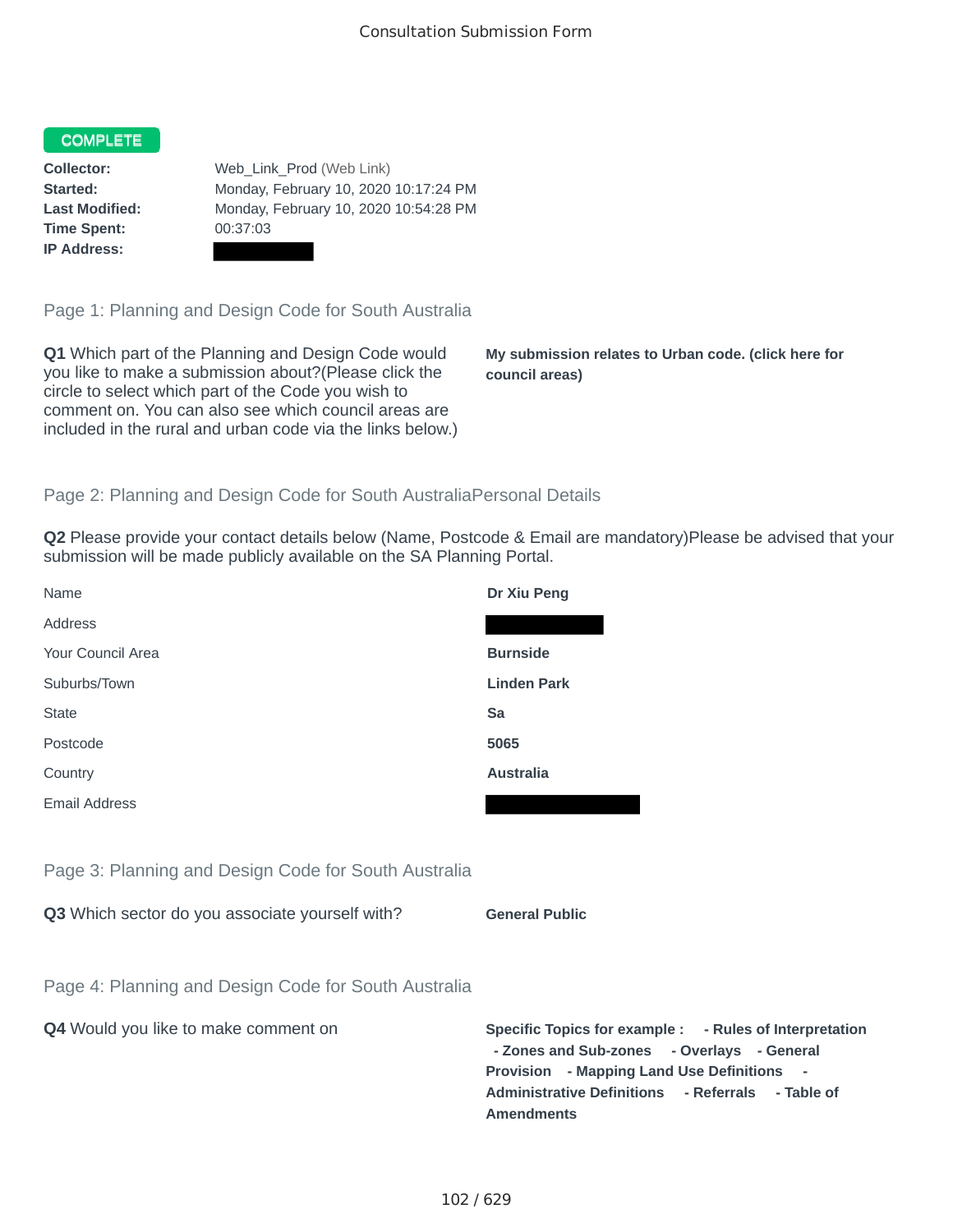| Page 5: Planning and Design Code for South Australia                                                            |                                                                 |
|-----------------------------------------------------------------------------------------------------------------|-----------------------------------------------------------------|
| Q5 Enter your feedback for Rules of Interpretation                                                              | <b>Respondent skipped this question</b>                         |
| <b>Q6</b> Enter your feedback for Referrals                                                                     | <b>Respondent skipped this question</b>                         |
| <b>Q7</b> Enter your feedback for Mapping                                                                       | <b>Respondent skipped this question</b>                         |
| Q8 Enter your feedback for Table of Amendments                                                                  | <b>Respondent skipped this question</b>                         |
| Page 6: Planning and Design Code for South Australia                                                            |                                                                 |
| Q9 Please enter your feedback for overlaysclick next at<br>the bottom of the page for next topic                | <b>Respondent skipped this question</b>                         |
| Page 7: Planning and Design Code for South Australia                                                            |                                                                 |
| Q10 Please enter your feedback for zones and subzonesclick next at the bottom of the page for next topic        |                                                                 |
|                                                                                                                 |                                                                 |
| Suburban Neighbourhood Zone                                                                                     | I strongly support Linden Park to be suburban<br>neighbourozone |
| Page 8: Planning and Design Code for South Australia                                                            |                                                                 |
| Q11 Please enter your feedback for general policyclick<br>next at the bottom of the page for next topic         | <b>Respondent skipped this question</b>                         |
| Page 9: Planning and Design Code for South Australia                                                            |                                                                 |
| Q12 Please enter your feedback for Land use<br>Definitionclick next at the bottom of the page for next<br>topic | <b>Respondent skipped this question</b>                         |
| Page 10: Planning and Design Code for South Australia                                                           |                                                                 |
| Q13 Please enter your feedback for Admin<br>Definitionsclick next at the bottom of the page for next<br>topic   | <b>Respondent skipped this question</b>                         |

Page 11: Planning and Design Code for South Australia